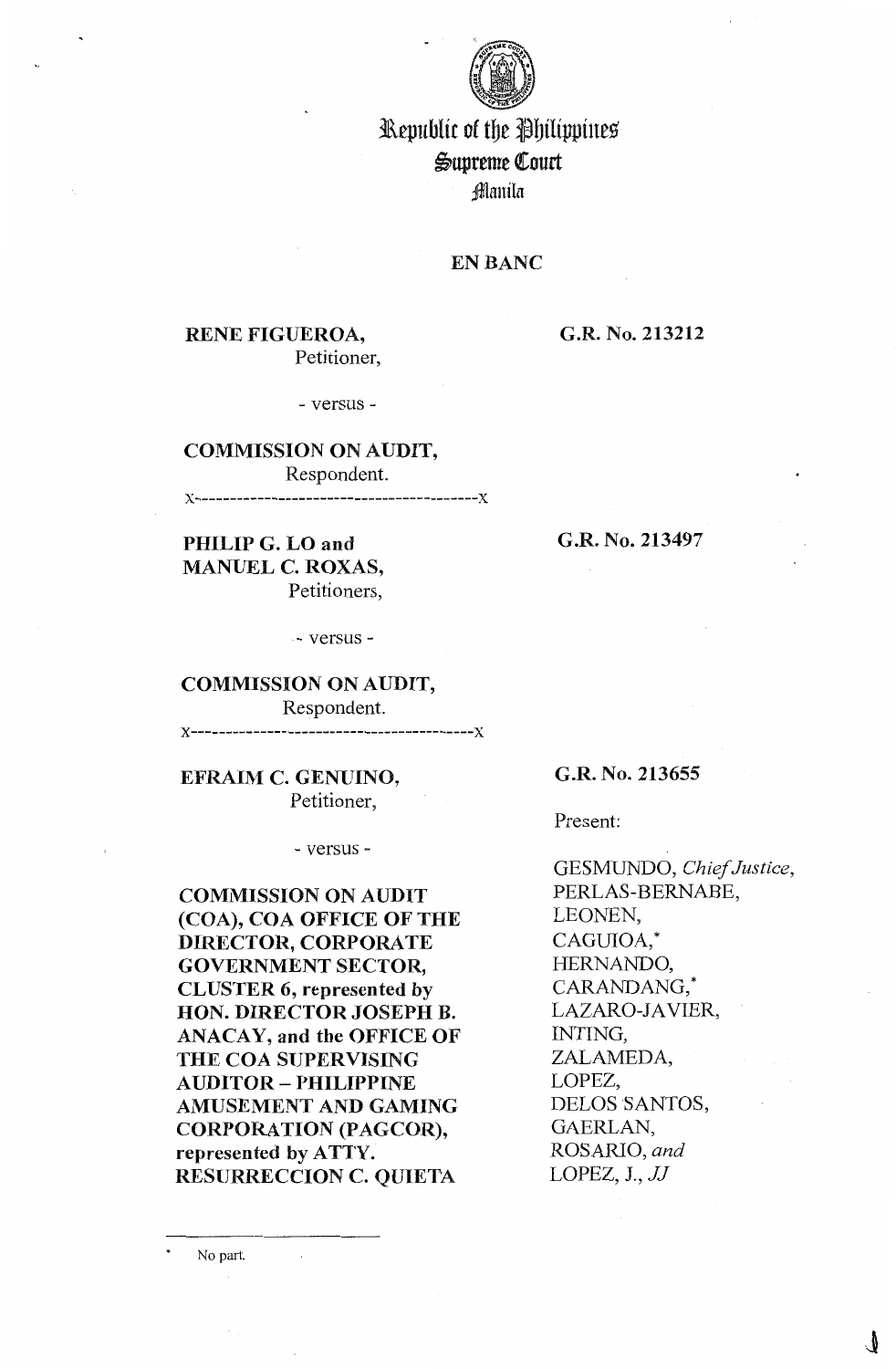Decision 2 G.R. Nos. 213212, 213497 and 213655

# **AND AUDITOR BELEN B. LADINES,**

Respondents.

## Promulgated:

April 27, 2021

**x--------------------------------------------------------**

# **DECISION**

# **GAERLAN, J.:**

Before Us are three (3) consolidated petitions for *certiorari* under Rule 64 of the Rules of Court, as amended, assailing Decision No. 2013-191<sup>1</sup> dated 20 November 2013 and Decision No. 2014-115<sup>2</sup> dated 18 June 2014 issued by public respondent Commission on Audit (COA). The challenged issuances affirmed the Notice of Disallowance (ND) No.  $2011-002(08)^3$  dated 30 June 2011 which, in turn, disallowed the Philippine Amusement and Gaming Corporation's (PAGCOR) release of funds amounting to P26,700,000.00, as purchase price for 89,000 tickets to the movie "Baler," in favor of Batang Iwas Droga (BIDA) Foundation, Inc. (BFI).

### **The Antecedents**

PAGCOR is a government-owned and controlled corporation (GOCC) created under Presidential Decree (P.D.) No. 1869,<sup>4</sup> as amended by P.D. No. 1993,<sup>5</sup> Executive Order (E.O.) No. 260<sup>6</sup> and Republic Act (R.A.) No. 9487,<sup>7</sup> for the purpose of enabling the Government to regulate, centralize and integrate all games of chance authorized by existing franchise or permitted by law.

In a Memorandum<sup>8</sup> dated 3 December 2008, Edward F. King (King), then Vice President of PAGCOR's Corporate Communications and Services Department (CCSD), requested from petitioner Efraim C. Genuino (Genuino ), then Chairman and Chief Executive Officer (CEO) of PAGCOR, and the Board of Directors of said GOCC the allocation of movie passes for "Baler," a film starring actors Anne Curtis and Jericho Rosales which won the Best <sup>\*</sup>Picture award in the 2008 Metro Manila Film Festival (MMFF).<sup>9</sup> Based on

9

Rollo (G.R. No. 213497), p 75.

*Rollo* (G.R. No. 213212), pp. 45-60; signed by Chairperson Ma. Gracia M. Pulido Tan and Commissioners Heidi L Mendoza and Rowena V. Guanzon.

Id. at 38-44; signed by Chairperson Ma. Gracia M. Pulido-Tan and Commissioner Heidi L. Mendoza.

Rollo (G R. No. 213497), pp. 89-90.

Signed on 11 July 1983.

Signed on:31 October 1985.

<sup>(,</sup>   $\therefore$  Signed on 25 July 1987.

Signed on 20 June 2007.

<sup>&</sup>quot;'Baler' big winner in MMFF awards night" <https://news.abs-cbn.com/entertainment/12/27/08/balerbig-winner-mmff-awards-night> last accessed on 4 January 2021.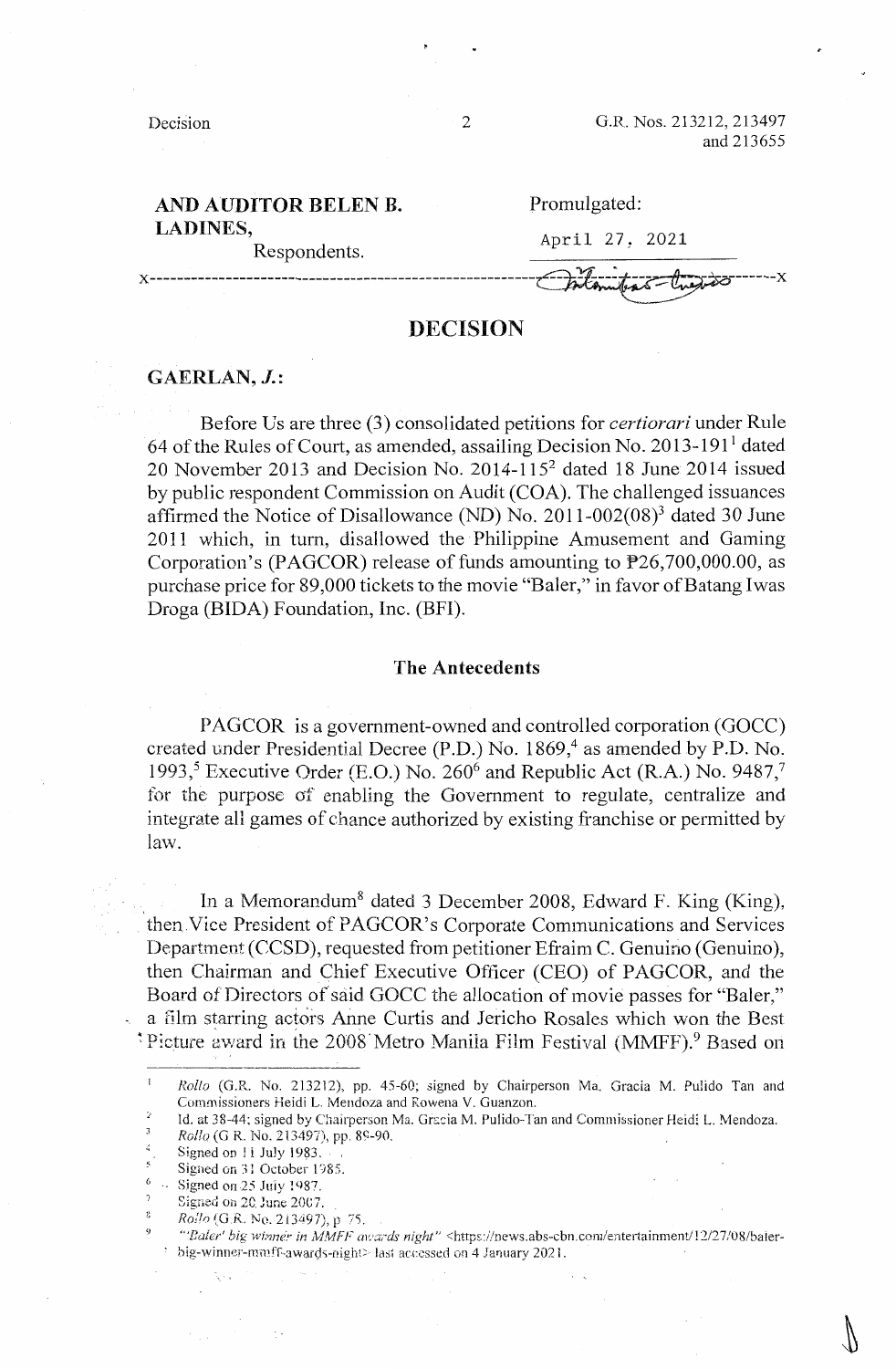医原子宫 健康  $\epsilon$  , where  $\epsilon$ 

Report Follows  $\mathbf{H}^{\text{max}}$  ,  $\mathbf{H}^{\text{max}}$ 

 $\mathcal{L}_{\mathcal{F}}$  and

King's plan, the movie passes shall be distributed to 12 PAGCOR casino branches which shall, in tum, be chargeable against the patrons' respective Player Tracking System (PTS) points. Thereafter, King issued another Memorandum<sup>10</sup> dated 10 December 2008, informing the General Managers and Branch Managers of PAGCOR's casino branches on the guidelines for Baler's ticket allocations.

On 16 December 2008, the Board of Directors of PAGCOR held a regular meeting which, *inter alia,* approved the ticket purchases requested by King.<sup>11</sup> Accordingly, on 19 December 2008, King wrote a letter<sup>12</sup> to PAGCOR's Vice President for Accounting, requesting the full remittance of the amount of  $P26,700,000.00$  in favor of BFI on or before 22 December 2008.

On 22 December 2008, the following documents were executed:

- 1. Request for Payment (RFP) No. PR 08-12-05252, 13 executed by King, asking PAGCOR's Accounting Department to process the payment of the said amount of  $P26,700,000.00$  in favor of BFI; ya Su
- 2. Accounts Payable Voucher (APV) No. 0818945<sup>14</sup> in the amount of P26, 700,000.00, signed by Ester P. Hernandez, Vice President for Accounting. The particulars box states: "Payment for BALER tickets" and "board approval to follow"; and
- 3. Check Voucher No.  $081219076^{15}$  approving the payment of P26, 700,000.00 to BFI.

Thus, PAGCOR issued Land Bank of the Philippines (LBP) Check No. 0000153001 16 dated 23 December 2008, payable to BFI, in the amount of P26,700,000.00.

On 18 March 2011, following the conduct of a post-audit examination, COA Supervising Auditor Atty. Resurreccion C. Quieta (Atty. Quieta) issued Audit Observation Memorandum No.  $2010-021^{17}$  finding irregularities in the disbursement of the foregoing amount of  $P26,700,000.00$ , to wit: (1) only the amount of P2,039,580.00 was charged against the patrons' PTS points. The

<sup>10&</sup>lt;br>
10<br> *Rollo* (G.R. No. 213497), p. 76.<br>
12<br> *Rollo* (G.R. No. 213497), p. 77.<br>
13<br> *Rollo* (G.R. No. 213212), p. 170.<br>
14 Id. at 169.<br>
15 Id. at 168.<br>
16 *Rollo* (G.B. No. 213497), p. 81

<sup>16</sup> *Rollo* (G.R. No. 213497), p. 81. 17 Id. at 83-86.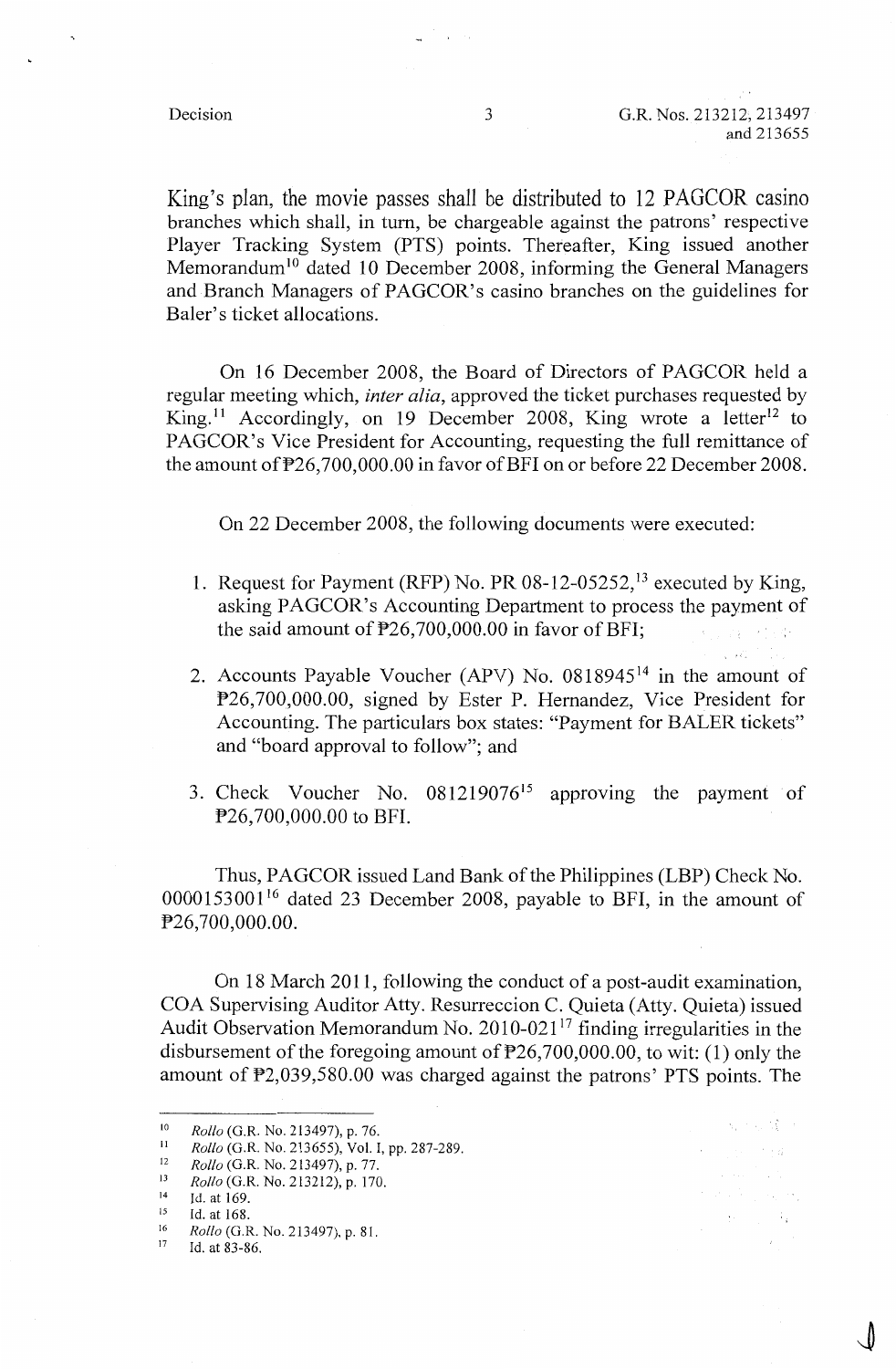balance of  $P24,660,420.00$  was charged to other accounts without the approval of the Board of Directors; and (2) the payment of  $P26, 700, 000.00$ was made despite the absence of supporting documents. On 4 April 2011, Cristino L. Naguiat, Jr., the new Chairman and CEO of PAGCOR, commented that "[t]he payment made for the transaction may be included in the case that will be filed against some PAGCOR personnel of the past administration."<sup>18</sup>

Accordingly, on 30 June 2011, COA issued ND No. 2011-002(08)<sup>19</sup> finding the following persons liable for the allegedly anomalous transaction in the total amount of P26,700,000.00:

| Name                    | <b>Position/Designation</b> | Nature of Participation in the<br>Transaction                |
|-------------------------|-----------------------------|--------------------------------------------------------------|
| Efraim C. Genuino       | Chairman and CEO            | Approved<br>the<br>payment<br>Approved the purchase of Baler |
|                         |                             | tickets                                                      |
| Manuel C. Roxas         | Member, PAGCOR              | Approved the purchase of Baler                               |
|                         | Board of Directors          | tickets                                                      |
| Philip G. Lo            | Member, PAGCOR              | Approved the purchase of Baler                               |
|                         | Board of Directors          | tickets                                                      |
| Gamaliel A. Cordoba     | Member, PAGCOR              | Approved the purchase of Baler                               |
|                         | Board of Directors          | tickets                                                      |
| Rene C. Figueroa        | Senior Vice President       | Signed the Check and Check                                   |
|                         |                             | Voucher on behalf of<br>the                                  |
|                         |                             | Chairman                                                     |
| Edward F. King          | Vice President - CCSD       | Certified in the RFP that [the]                              |
|                         |                             | expense was necessary, lawful                                |
|                         |                             | and incurred under his direct                                |
|                         |                             | supervision                                                  |
| Ester P. Hernandez      | Vice President -            | Certified that [the] supporting                              |
|                         | Accounting Dept.            | documents were complete[,] and                               |
|                         |                             | [that<br>the]<br>and<br>proper,                              |
|                         |                             | expenditure [was] properly                                   |
|                         |                             | certified per RFP                                            |
| BIDA Foundation, Inc. / | Payee                       | Received the payment                                         |
| BIDA Production, Inc.   |                             |                                                              |
| c/o Josephine Sumangil- |                             |                                                              |
| Evangelista             |                             |                                                              |

Excoriating the finding of liability against them, herein petitioners interposed their respective challenges against ND No.  $2011$ -002(08), arguing as follows:

 $\overline{1}$ Id. at 87-88.

 $\mathbf{I}^{\prime}$ Id. at 89-90.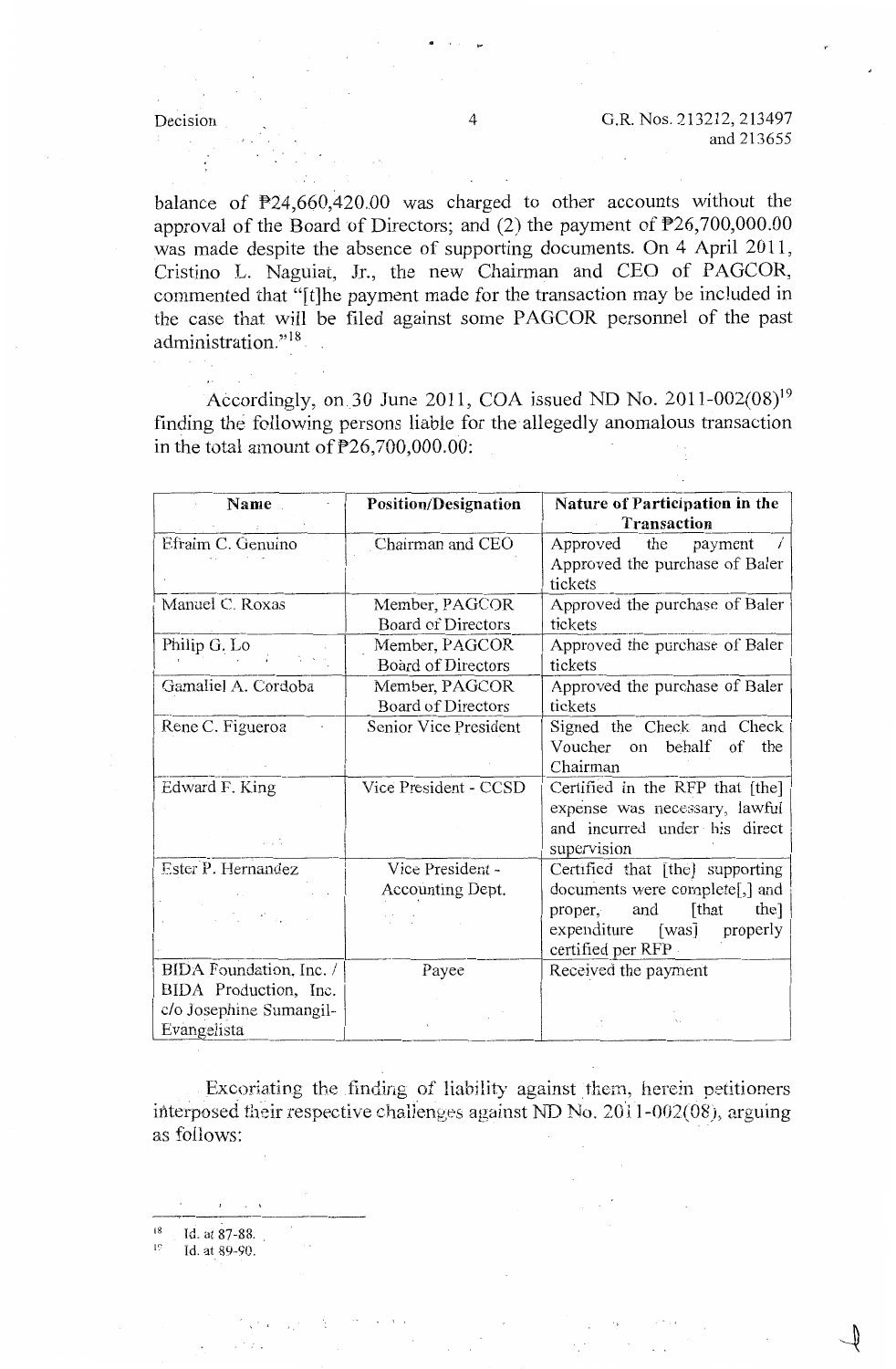# *On the part.of Rere* C. *Figueroa*

Petitioner Rene C. Figueroa (Figueroa) argued that ND No. 2011- 002(08) is void for failure to comply with Rule IV. Section  $4^{20}$  of the 2009 Revised Rules of Procedure of the Commission on Audit (RRPC).<sup>21</sup> the same having been issued without any factual or legal basis;<sup>22</sup> and that he signed the subject Check Voucher No. 081219076 and LBP Check No. 0000153001 in good faith.<sup>23</sup> As the designated alternate signatory of Genuino,<sup>24</sup> he merely relied on the fact that the said documents were cleared and certified as proper for release by PAGCOR's Finance and Treasury Department.<sup>25</sup>

# *On the part of Philip G. Lo and Manuel* C. *Roxas*

Petitioners Philip G. Lo (Lo) and. Manuel C. Roxas (Roxas) asserted that they did not sign any Board Resolution approving the use of PAGCOR's operating expenses for the purchase of the "Baler" movie tickets.<sup>26</sup> They espouse the position that only the executive officials who deviated from the manifest intention of PAGCOR's Board of Directors must be held liable for the irregularities involving the payment made in favor of  $BFI^{27}$  Thus, petitioners Lo and Roxas should be excluded from liability under ND No. 2011-002(08).

## *On the part of Efraim C. Genuino*

Petitioner Genuino likewise asserted that ND No. 2011-002(08) violated Rule IV, Section 4 of the 2009 RRPC.<sup>28</sup> He contended that charging of the payment of the "Baler" tickets to the PTS was well within PAGCOR Board's management prerogative.29 The amount released by PAGCOR for the purchase of "Baler" tickets came from its private corporate funds, not public funds.<sup>30</sup> The said transaction was made in furtherance of PAGCOR's

- 2.l Id.at 95.
- $^{24}$  ·Id. at 90.<br> $^{25}$  · Iq. at 80.8
- *<sup>25</sup>*. **. Ja. at 80-81.**

Id. at 63.

 $\mathcal{L}_{\mathcal{A}}$ 

30 Id. at 280.

 $20$ Section 4. *Andit Disallowances/Charges/Suspensions.* - In the course of the audit, whenever there are differences arising from the settlement of accounts by reason of disallowances or charges, the auditor shall issue Notices of Disallowance/Charge (ND/NC) which shall be considered as audit decisions. Such ND/NC shall be adequately established by evidence and the conclusions, recommendations or dispositions shall be supported by applicable laws, regulations, jurisprudence and the generally accepted acc:our.ting and auditing principles. The Auditor may issue Notices of Suspension (NS) for transactions of doubtful iegality/validity/propriety to obtain further explanation or documentation.

<sup>21</sup> *f?oi/e,* (G.R. No. 213212), p. 86.

 $22$ Id. ct 88.

 $\frac{26}{27}$  *Rollo* (G.R. No. 213497), p. 62.

<sup>28</sup>  *Rollo* (G.R. No. 2i 3655). Vol. I, p. 272.

<sup>29</sup>  Id. at 279.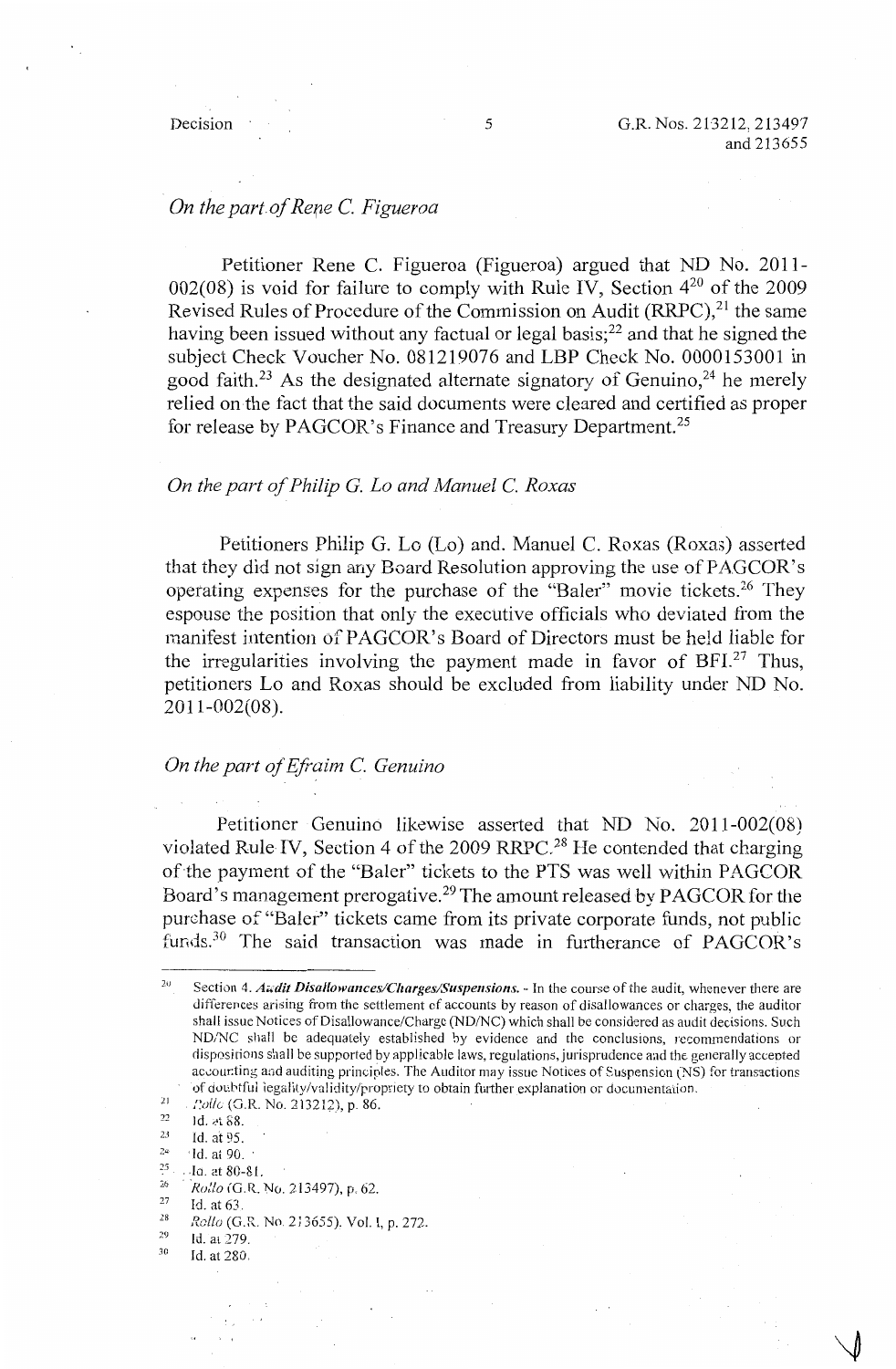Decision 6 G.R. Nos. 213212, 213497 and 213655

### **The COA CGS-C Ruling**

On 28 September 2012, the COA Corporate Government Sector (CGS), Cluster C, issued Decision No. 2012-07 modifying ND No. 2011-002(08). While the issuance of the said ND was affirmed, the amount of liability was reduced to P24,660,420.00. In addition, petitioners Figueroa, Lo and Roxas, among others, were excluded from liability therein.<sup>33</sup>

### **The COA Ruling**

On automatic review, the COA Proper rendered the assailed Decision No. 2013-191 dated 20 November 2013, disposing as follows:

. **WHEREFORE,** premises considered, Corporate Government Sector-C Decision No. 2012-007 dated September 28, 2012 is hereby AFFIRMED WITH MODIFICATION. Accordingly, Notice of Disallowance No. 2011-002(08) dated June 30, 2011 is hereby **AFFIRMED** sustaining the disallowance amounting to 26,700,000.00 and all the persons named liable therefor, except Mr. Edward F. King, who shall be excluded therefrom. Board of Directors Member Rafael A. Francisco, Ms. Estela P. Ramos and Mr. Pedro Michael M. Cendana IV, shall however be included as persons liable in the Notice of Disallowance.<sup>34</sup>

The COA Proper sustained the propriety of the issuance of ND No. 2011-002(08), the same being consistent with existing laws and jurisprudence. It ruled, *inter alia*, that PAGCOR's purchase of movie tickets is *ultra vires*; that PAGCOR cannot exploit its customers' accumulated PTS points without their consent; that the amount disallowed did not come from private funds; and that the entire amount of disallowance of  $P26,700,000.00$  must be sustained because the entire approval process is null and void.<sup>35</sup>

In reinstating all of the findings and conclusions of Atty. Quieta in ND No. 2011-002(08), the COA Proper emphasized that petitioners Genuino,

31 Id. at 284.

- Id. at 279. 33 *Rollo* (G,R. No. 213212), p. 52. 34 Id. at *59.*
- 
- :,:5 **Id. at-53·-54.-**

 $\sim 10$ 

<sup>32</sup>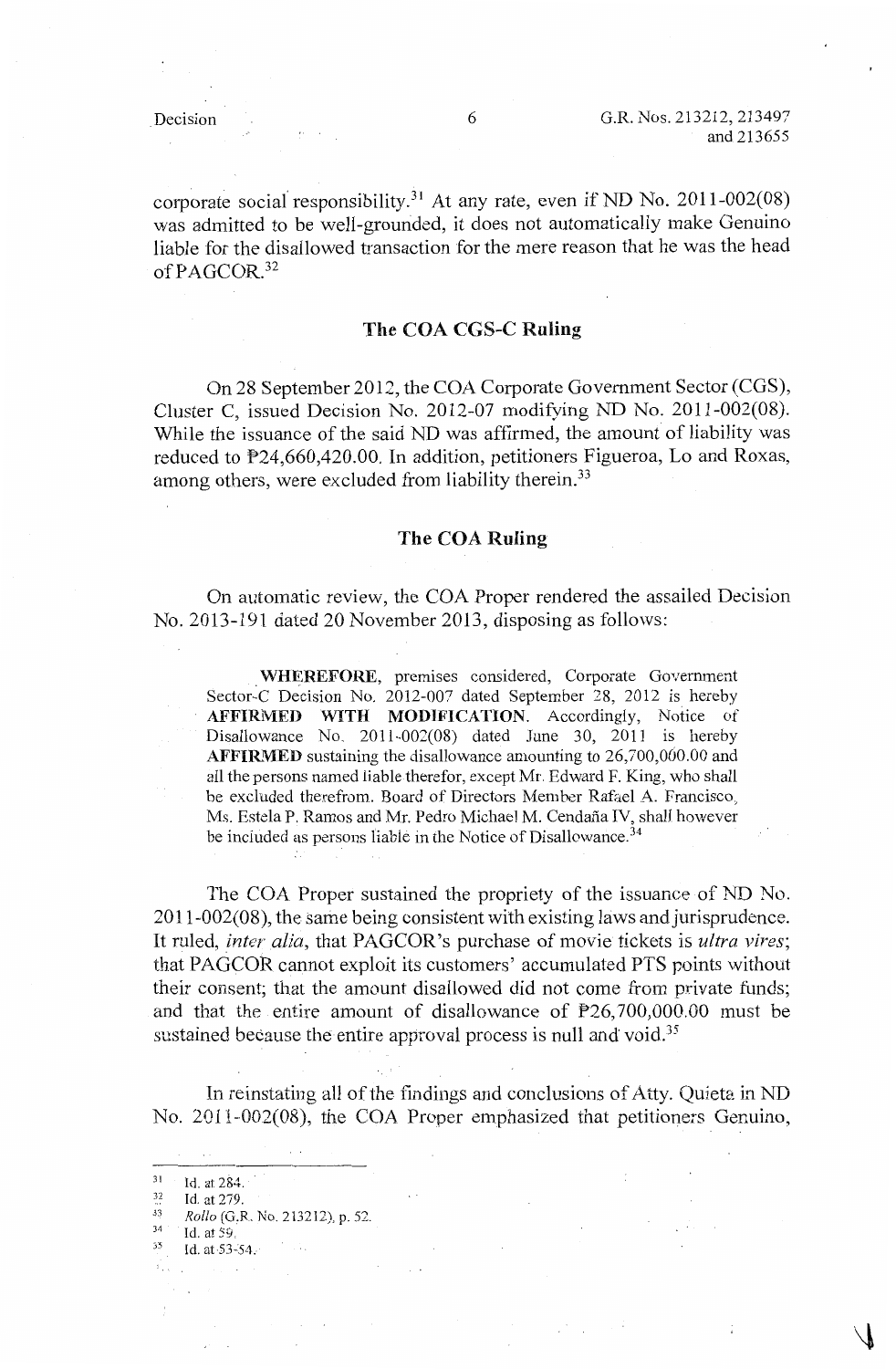j<br>j

Figueroa, Lo and Roxas are indeed liable for the subject anomalous transaction in their respective capacities as PAGCOR officers.

Petitioner Genuino's liability stems from his fiscal responsibility as Chairman and CEO of PAGCOR, his failure to raise any objection to Figueroa's act of signing Check Voucher No. 081219076 and LBP Check No. 0000153001 on his behalf, and his personal knowledge that the subject payment was made to BFI, a party-list where his daughter was named first nominee.<sup>36</sup> Figueroa, on the other hand, was named liable for signing the subject check voucher and check without written notice that the same lacked the requisite supporting documents.<sup>37</sup> As to Lo and Roxas, the COA Proper affirmed their liability for approving the purchase of the subject movie tickets, and on the basis of their fiscal responsibility as members of PAGCOR's Board of Directors. 38

Petitioners interposed separate motions for reconsideration of the foregoing Decision No. 2013-191, but the same were denied by the COA Proper in its 18 June 2014 Decision No. 2014-115, *viz.:* 

**WHEREFORE,** the instant Motions for Reconsideration of Mr. Efraim C. Genuino, Mr. Philip G. Lo and Mr. Manuel C. Roxas, Mr. Gamaeliel A. Cordoba, Mr. Rene C. Figueroa and Ms. Ester P. Hernandez are hereby **DENIED** for lack of merit. Accordingly, COA Decision No. 2013-191 dated November 20, 2013, affirming Notice of Disallowance No. 2011-002(08) dated June 30, 2011, is **AFFIRMED WITH FINALITY,**  with respect to the aforesaid Movants.

The Audit Team Leader and Supervising Auditor, Philippine· Amusement and Gaming Corporation are instructed to issue a Supplemental Notice of Disallowance to Mr. Rafael Francisco, Ms. Estela Ramos and Mr. Pedro Michael M. Cendaña IV as additional persons liable, copy furnished the General Counsel, this Commission.<sup>39</sup>

Hence, the present recourse.

### **The Issues and Arguments**

In G,R. No. 213212, petitioner Figueroa raises the following arguments for Our consideration:

<sup>36</sup>  Id. at 57.

<sup>37</sup>  Id. at 58.

<sup>38</sup>  Id. at 58-59.

<sup>39</sup>  Id. at 42-43.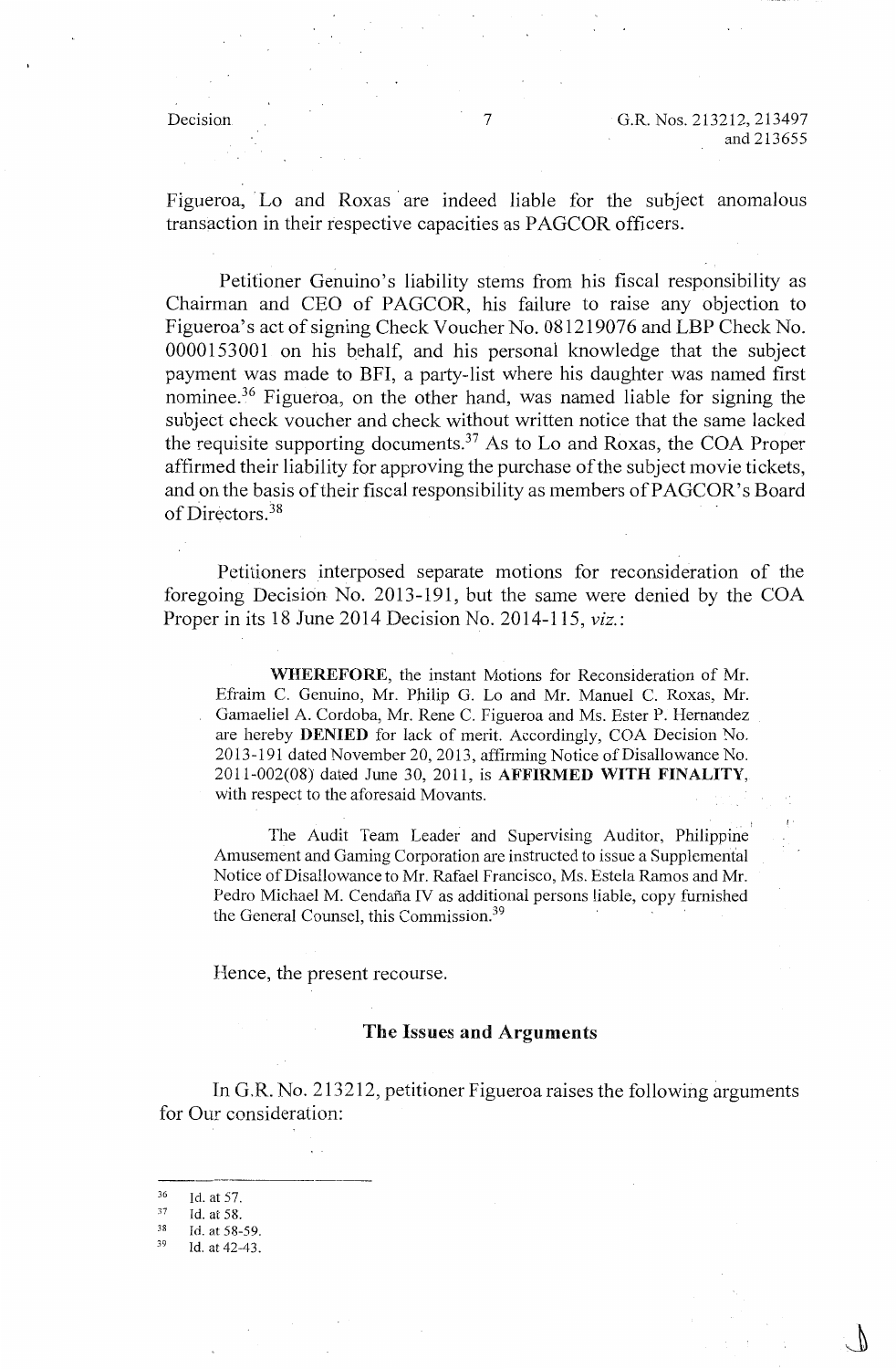RESPONDENT ACTED WITH GRAVE ABUSE OF DISCRETION:

- 1. In ignoring the factual findings of its own auditor, not to mention its own director;
- ii. In deeming petitioner liable for the subject transaction despite having acted in good faith;
- iii. In not affording petitioner his right to equal protection;
- iv. In overlooking the fact that petitioner was not actually even an accountable officer in this case. 40

In G.R. No. 213497, petitioners Lo and Roxas expound:

I.

THE COMMISSION ON AUDIT, WITH GRAVE ABUSE OF DISCRETION AMOUNTING TO LACK OF JURISDICTION, GRAVELY ERRED IN ITS FINDING THAT THE BOARD AUTHORIZED THE PURCHASE OF BALER MOVIE TICKETS FOR PAGCOR[;]

II.

THE COMMISSION ON AUDIT, WITH GRAVE ABUSE OF DISCRETION AMOUNTING TO LACK OF JURISDICTION, GRAVELY ERRED IN ITS FINDING THAT THE CHARGING OF THE COST OF THE TICKETS TO THE PTS POINTS OF THE PLAYERS IS EQUIVALENT TO PAGCOR PURCHASING THE BALER TICKETS.<sup>41</sup>

Finally, in G.R. No. 213655, petitioner Genuino argues in the affirmative of the following issues:

RESPONDENTS COMMITTED GRAVE ABUSE OF DISCRETION AMOUNTING TO LACK OR EXCESS OF JURISDICTION IN ISSUING AND AFFIRMING NOTICE OF DISALLOW ANCE (N.D.) NO. 211- 002(08) DATED 30 JUNE 2011 BECAUSE:

- A. RESPONDENTS HAVE NO AUDIT JURISDICTION OVER PAGCOR'S OPERATING EXPENSES FUND, MUCH LESS THE *BALER* TRANSACTION;
- B. RESPONDENTS ARROGATED UNTO THEMSELVES THE AUTHORITY NOT CONFERRED BY LAW OR THE CONSTITUTION 'WHEN THEY STRUCK DOWN AS ULTRA VIRES THE BOARD'S APPROVAL OF THE BALER TRANSACTION;

40 Id. at 9. 41 *Rollo* (G.R. No. 213497), pp. l l-12.

 $\sim$   $\sim$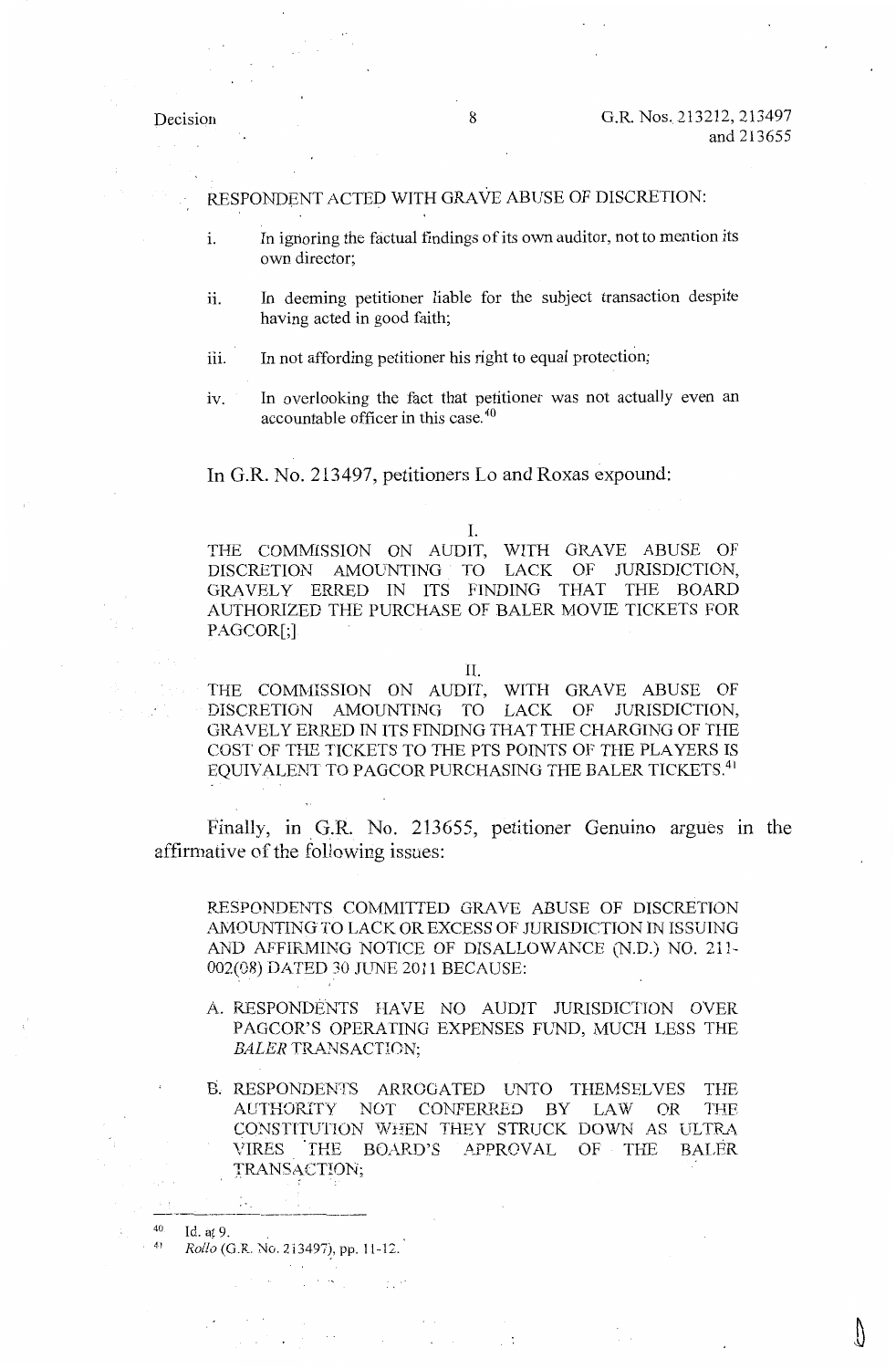Decision 9 G.R. Nos. 213212, 213497 and 213655

C. DESPITE RESPONDENTS' LACK OF JURISDICTION, N.D. NO. 2011-002(08) DATED 30 JUNE 2011 WAS ISSUED IN CONTRAVENTION OF PERTINENT RULES AND REGULATIONS; AND

D. PETITIONER COULD NOT BE HELD LIABLE FOR THE QUESTIONED BALER TRANSACTION.<sup>42</sup>

## **The Ruling of the Court**

By reason of their special knowledge and expertise over matters falling under their jurisdiction, administrative agencies such as the COA are **in** a better position to pass judgment thereon, and their findings of fact are generally accorded great respect, if not finality, by the courts.43 In *Delos Santos, et al. v. Commission on Audit,44* the Court held:

At the outset, it must be emphasized that the CoA is endowed with enough latitude to determine, prevent, and disallow irregular, unnecessary, excessive, extravagant or unconscionable expenditures of government funds. It is tasked to be vigilant and conscientious **in** safeguarding the proper use of the government's, and ultimately the people's, property. The exercise of its general audit power is among the constitutional mechanisms that gives life to the check and balance system inherent in our form of government.

Corollary thereto, it is the general policy of the Court to sustain the .decisions of administrative authorities, especially one which is constitutionally-created, such as the CoA, not only on the basis of the doctrine of separation of powers but also for their presumed expertise in the laws they are entrusted to enforce. Findings of administrative agencies are accorded not only respect but also finality when the decision and order are not tainted with unfairness or arbitrariness that would amount to grave abuse of discretion. It is only when the CoA has acted without or in excess of jurisdiction, or with grave abuse of discretion amounting to lack or excess of jurisdiction, that this Court entertains a petition questioning its rulings. x  $\times \times^{45}$ 

Notwithstanding the foregoing principle, however, the Court declared **in** *Jason III v. Commission on Audit46* that:

However, We are reminded that said general policy should not be applied in a straitjacket as there are instances wherein the decisions of these agencies should be reviewed by this Court. One of those instances is when the administrative agency committed grave abuse of discretion, as in this

46 820 Phil. 485 (2017).

<sup>42</sup>  *Rollo* (G.R. No. 213655), Vol. I, p. 11

<sup>43</sup>  See *Paraiso-Aban v. Commission on Audit*, 777 Phil. 730, 737 (2016).

<sup>44</sup>  716 Phil. 322 (2013),

<sup>45</sup>  Id. at 332-333 (Citations omitted).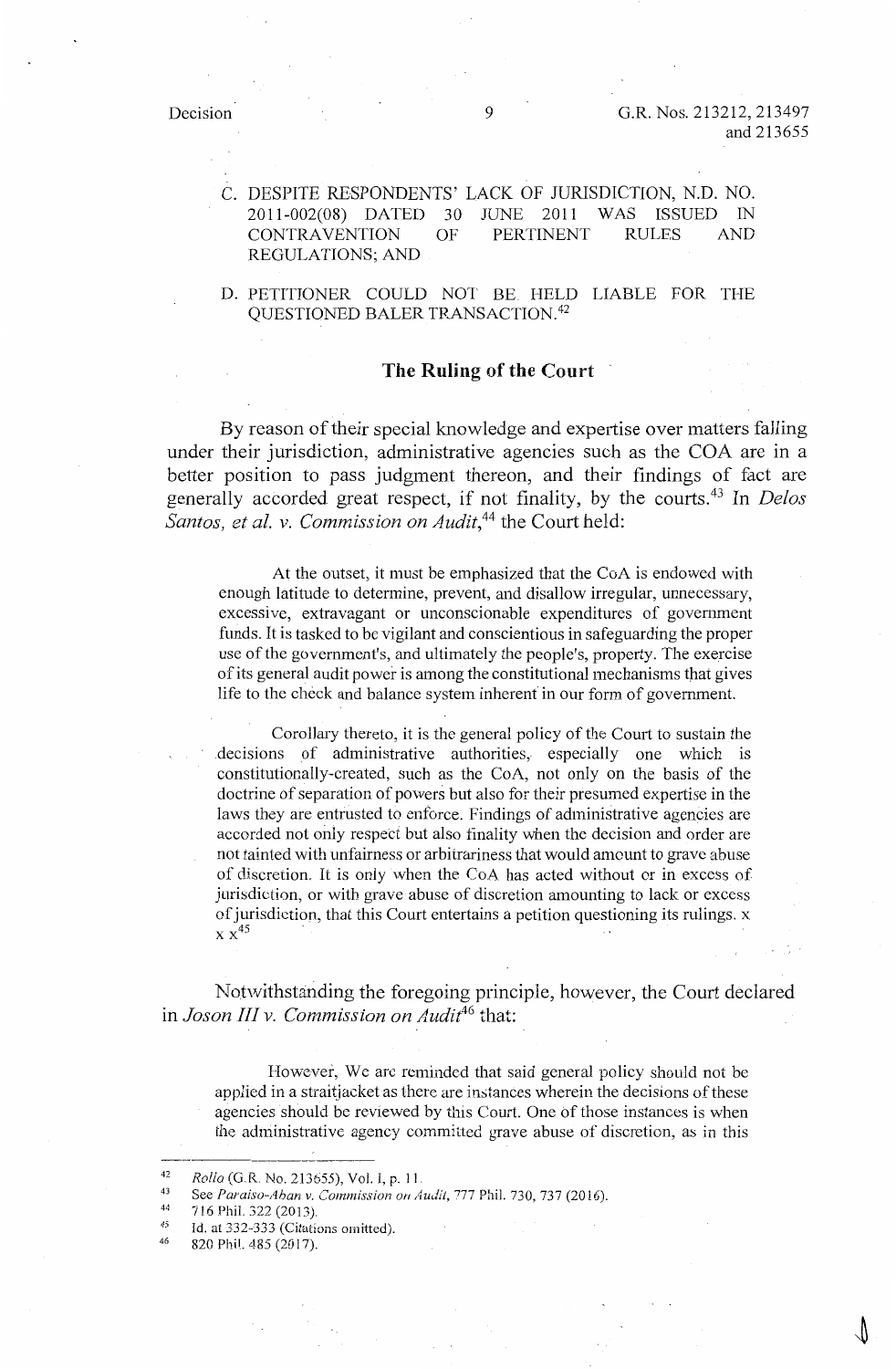case. There is grave abuse of discretion when there is an evasion of a positive duty or a virtual refusal to perform a duty enjoined by law or to act in contemplation of law as when the judgment rendered is not based on law and evidence but on caprice, whim, and despotism.<sup>47</sup>

Measured against these standards, We find that the COA committed grave abuse of discretion amounting to lack or excess of jurisdiction in rendering the herein assailed issuances. Accordingly, the petitions must be granted.

## *The scope of the COA 's audit jurisdiction*

The 1987 Constitution created the constitutional commissions as independent constitutional bodies, tasked with specific roles in the system of governance that require expertise in certain fields.<sup>48</sup> In this regards, the COA was made the guardian of public funds, vesting it with broad powers over all accounts pertaining to government revenues and expenditures and the use of public funds and property, including the exclusive authority to define the scope of its audit and examination; to establish the techniques and methods for the review; and to promulgate accounting and auditing rules and regulations. 49 Article IX-D, Section 2 of the Constitution thus states:

SECTION 2. (1) The Commission on **Audit shall have the power, authority, and duty to examine, audit, and settle all accounts pertaining to the revenue and receipts of, and expenditures or uses of funds and property, owned or held in trust by, or pertaining to, the Government, or any of its subdivisions, agencies, or instrumentalities, including government-owned or controlled corporations with original charters, and on a post-audit basis: (a) constitutional bodies, commissions and offices that have been granted fiscal autonomy under this Constitution; (b) autonomous state colleges and universities;** (c) **other governmentowned or controlled corporations and their subsidiaries; and** ( **d) such non-governmental entities receiving subsidy or equity, directly or indirectly, from or through the Government, which are required by law or the granting institution to submit to such audit as a condition of subsidy or equity.** However, where the internal control system of the audited agencies is inadequate, the Commission may adopt such measures, including temporary or special pre-audit, as are necessary and appropriate to correct the deficiencies. It shall keep the general accounts of the Government and, for such period as may be provided by law, preserve the vouchers and other supporting papers pertaining thereto.

(2) The Commission shall have exclusive authority, subject to the limitations in this Article, to define the scope of its audit and examination,

<sup>47</sup>  Id. at 496.

<sup>48</sup>  *The Special Audit Team, COA v. Court of Appeals, et al., 709 Phil. 167, 181 (2013).* 

<sup>49</sup>  *Dela Liana v. The Chairperson, Commission on Audit, et al.,* 681 Phil. 186, 195 (2012).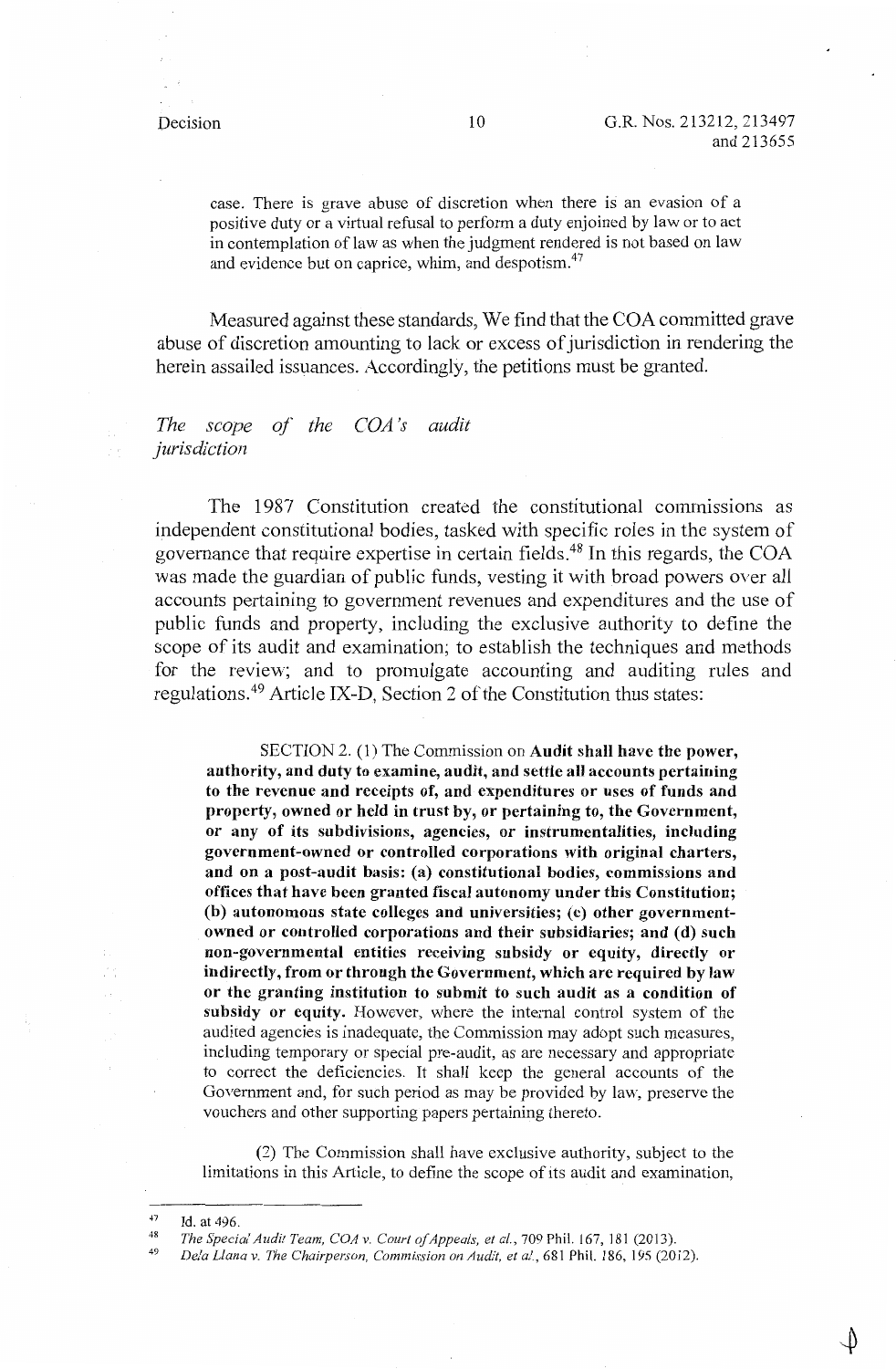establish the techniques and methods required therefor, and promulgate accounting and auditing rules and regulations, including those for the prevention and disallowance of irregular, unnecessary, excessive, extravagant, or unconscionable expenditures, or uses of government funds and properties. (Emphasis ours)

Indeed, the Constitution has conferred upon the COA broad and extensive powers, having been envisioned by the Framers as a dynamic, effective, efficient and independent watchdog of the Government.<sup>50</sup> The COA is vested with the authority to determine whether government entities, including LGUs, comply with laws and regulations in disbursing government funds, and to disallow illegal or irregular disbursements of these funds.<sup>51</sup> It has the power to ascertain whether public funds were utilized for the purpose for which they had been intended.<sup>52</sup>

In *Funa v. Manila Economic and Cultural Office*,<sup>53</sup> the Court enumerated the government agencies and instrumentalities which are covered by the COA's audit jurisdiction, *viz*.:

- 1. The government, or any of its subdivisions, agencies and instrumentalities;
	- 2. GOCCs with original charters;
	- 3. GOCCs without original charters;
	- 4. Constitutional bodies, commissions and offices that have been granted fiscal autonomy under the Constitution; *and*
	- 5. Non-governmental entities receiving subsidy or equity, directly or indirectly, from or through the government, which are required by law or the granting institution to submit to the COA for audit as a condition of subsidy or equity. 54

Indeed; the COA's audit jurisdiction generally covers public entities. In addition, the COA's authority to audit extends even to non-governmental entities insofar as the latter receives financial aid from the government.<sup>55</sup>

Nevertheless, the circumstances obtaining in the instant case have led the Court to conclude that the COA's audit jurisdiction over PAGCOR is neither absolute nor all-encompassing.

- 53 726 Phil. 63 (2014).
- 54 55 ld. at 86.

<sup>50</sup>  *Caltex Philippines, Inc. v. Commission on Audit,* 284-A Phil. *233,257* (1992).

<sup>5]</sup>  *Veloso, et al. v. Commission on Audit, 672 Phil. 419, 429 (2011).* 

<sup>52</sup>  *Sanchez, et al. v, Commission on Audi:575* Phil. 428, 445 (2008),

*Fernando v. Commission on Audit*, G.R. Nos. 237938 and 237944-45, December 4, 2018.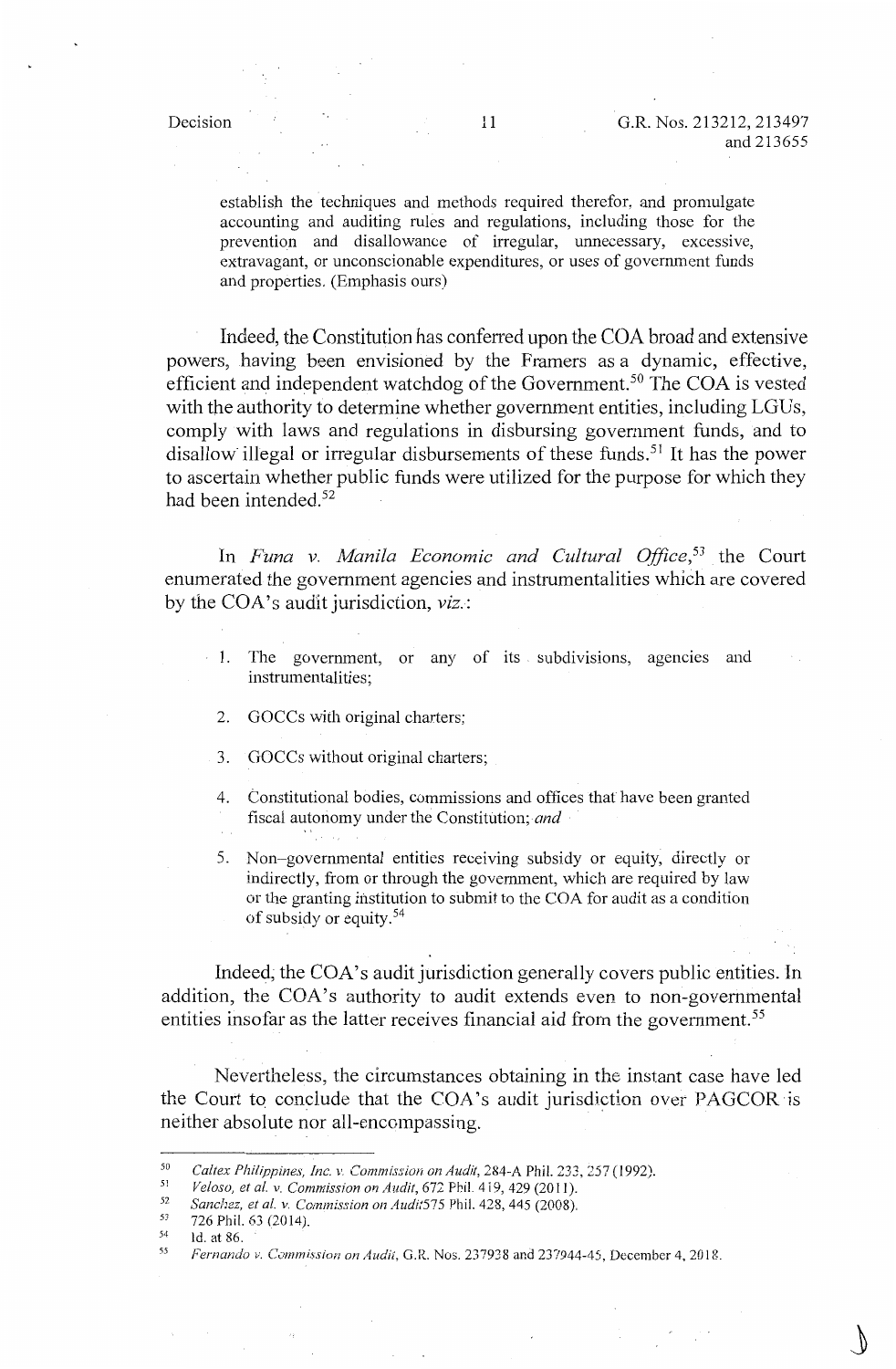# *The nature of PAGCOR <sup>1</sup> s funds*

PAGCOR is tasked with a dual role, to operate and to regulate gambling casinos<sup>56</sup> and clubs as a means to promote tourism and generate sources of revenue for the government.<sup>57</sup> Under Title IV, Section 10 of P.D. No. 1869, PAGCOR's franchise includes the "rights, privilege and authority to operate and maintain gambling casinos, clubs, and other recreation or amusement places, sports, gaming pools, i.e. basketball, football, lotteries, etc. whether on land or sea, within the territorial jurisdiction of the Republic of the Philippines."58 Likewise, it is legally empowered to "do and perform such other acts directly related to the efficient and successful operation and conduct of games of chance in accordance with existing laws and decrees."59 It also has regulatory powers over "[a]ll persons primarily engaged in gambling, together with their allied business."<sup>60</sup>

Prescinding from its dual governmental and proprietary functions, PAGCOR is a *sui generis* GOCC. On one hand, it exercises a sovereign function by regulating gambling casinos and clubs. On the other, it generates income for the Government by operating said gambling establishments.

Consistent with PAGCOR's unique corporate and fiscal features, the PAGCOR Charter, as amended, provides a mechanism which effectively segregates PAGCOR's earnings owed to the Government from the rest of its corporate revenue or funds. Section 12 of the PAGCOR Charter thus provides:

Sec. 12. *Special Condition of Franchise*. - After deducting five (5%) percent as Franchise Tax, the fifty (50%) percent share of the government in the aggregate gross earnings of the Corporation from this Franchise, or 60% if the aggregate gross earnings be less than P150,000,000.00, shall immediately be set aside and shall accrue to the General Fund to finance the priority infrastructure development projects and to finance the restoration of damaged or destroyed facilities due to calamities, as may be directed and authorized by the Office of the President of the Philippines.

In view of the policy to enable the private sector to take a more active

- 59 60 Id.
- Id.

<sup>56</sup>  See *Basco v. PAGCOR*, 274 Phil. 323, 333 (1991).

<sup>57</sup>  *Yun Kwan Byungv. PAGCOR,* 623 Phil. 23, 28 (2009).

<sup>58</sup>  *Philippine Amusement and Gaming corp. (PAGCOR) v. The Commissioner of Internal Revenue, et al.,*  824 Phil. 508, 512 (2017).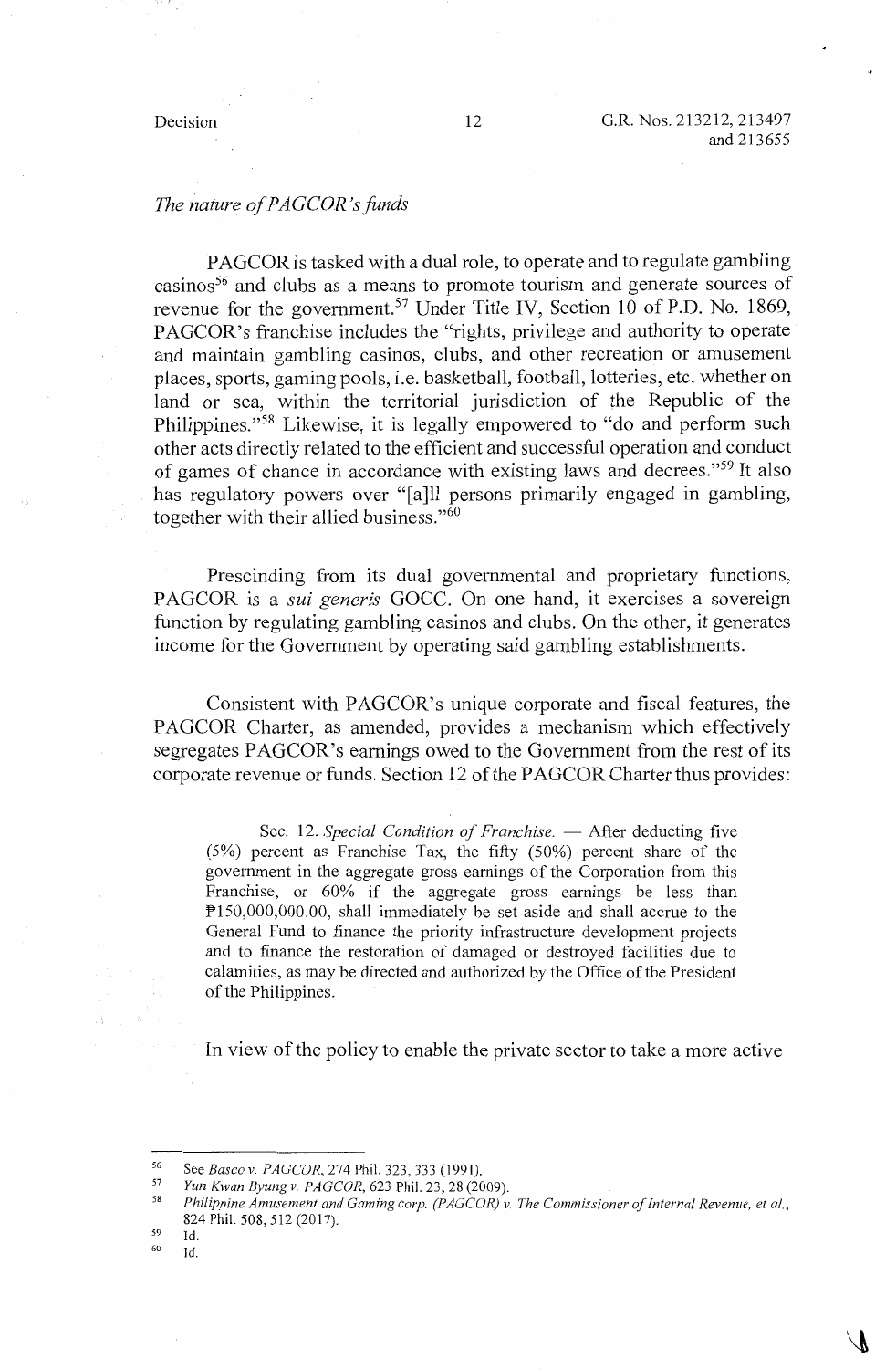role in PAGCOR: (a) Section  $4^{61}$  of the PAGCOR Charter allots 550,000 shares of stock of PAGCOR to be subscribed to and paid for by the Government, while the remaining 450,000.00 shares may be subscribed to by private persons or entities; and (b) Section  $6^{62}$  mandates that two (2) of the members of PAGCOR's Board of Directors shall come from the private sector and who shall be elected by its stockholders.

# *COA* 's *limited audit jurisdiction µnder the PA GCOR Charter*

It is a basic rule in statutory construction that every part of the statute must be interpreted with reference to the context, i.e., that every part of the statute must be interpreted together with the other parts, and kept subservient to the general intent of the whole enactment.<sup>63</sup> The law must not be read in truncated parts; its provisions must be read in relation to the whole law.<sup>64</sup> The particular words, clauses and phrases should not be studied as detached and isolated expression, but the whole and every part of the statute must be considered in fixing the meaning of any of its parts and in order to produce a harmonious whole.<sup>65</sup> Consistent with the fundamentals of statutory construction, all the words in the statute must be taken into consideration in order to ascertain its meaning. 66 We have to take the thought conveyed by the statute as a whole; construe the constituent parts together; ascertain the legislative intent from the whole act; consider each and every provision thereof in the light of the general purpose-of the statute; and endeavor to make every part effective, harmonious, sensible.<sup>67</sup>

Each Director shall serve for a term of one (1) year and until his successor shall have been duly appcinted and qualified.

<sup>61</sup>  Section 4. Authorized Capital Stock. -- The Corporation shall have an authorized capital stock divided into one million voting and no par value shares, to be subscribed, paid for and voted as follows:

a) 550,000 shares of stock to be subscribed to and paid for by the Government of the Republic of the Philippines at an original issue value of P200.00 per share; and

b) 450,000 shares remaining may be subscribed to by persons or entities acceptable to the Board of Directors at issue value to be determined by such Board of Directors.

The voting power pertaining to shares of stock subscribed to by the Government of the Republic of the Philippines shall be vested in the President of the Philippines or in such person or persons as he may designate.

The voting power pertaining to shares of stock subscribed by private persons or entities shall be vested in them.

<sup>62</sup>  Section 6. *Board of Directors*. — The Corporation shall be governed and its activities be directed, controlled and managed by a Board of Directors, hereinafter referred to as the Board, composed or'five (5) members, three (3) of whom shall come from fhe Government sector and shall be appointed by the President, while the other two (2) shall be from the private sector, who own at least 1 share of stock in the Corporation and who shall be elected by the stockholders of the corporation in the annual general meeting or in a special meeting called for such purpose.

<sup>6</sup>J *Enriquez v. Enriquez,* 505 Phil. 193, 199 (2005).

<sup>64</sup>  *Mactan-Cebu International Airport Authority v. Urge/lo,* 549 Phil. 302, 322 (2007), citing *Civil Service Commisison v. Jason, Jr.,* 473 Phil. 844, 858 (2004).

<sup>65</sup>  Commissioner of Internal Revenue v. Pilipinas Shell Petroleum Corporation, 744 Phil. 313, 326-327  $(2014)$ .

<sup>66</sup>  *Phii. International Trading Corp.* v. *COA,* 635 Phil 447,454 (2010).

<sup>67</sup>  *Rep. of the Phils. v<sub>;</sub> Reyes, et al.*, 123 Phil. 1035, 1039 (1966).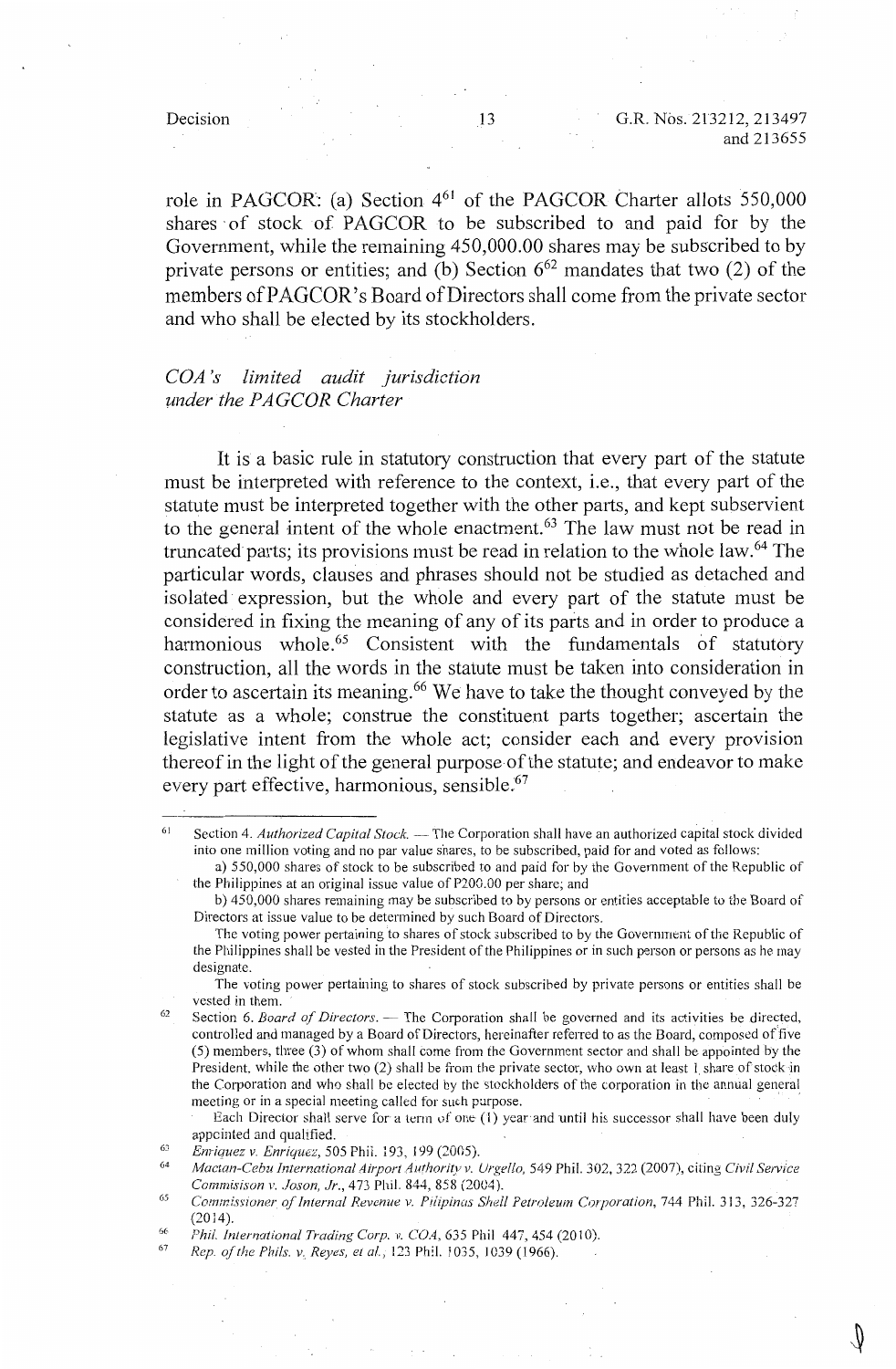In this regard, Section 15 of the PAGCOR Charter limits the COA's audit jurisdiction over PAGCOR's funds as follows:

SEC. 15. *Auditor* - The Commission of Audit or any government agency that the Office of the President may designate shall appoint a representative who shall be the Auditor of the Corporation and such personnel as may be necessary to assist said representative in the performance of his duties. The salaries of the Auditor or representative and his staff shall be fixed by the Chairman of the Commission on Audit or designated government agency, with the advice of the Board, and said salaries and other expenses shall be paid by the Corporation. The funds of the Corporation to be covered by the audit shall be limited to the 5% franchise tax and the 50% of the gross earnings pertaining to the Government as its share.

Cognizant of the above-stated principle of statutory construction, Section 15 must not be read in isolation, but as part of the entire PAGCOR Charter. Indeed, it bears stressing that P.D. No. 1869 was enacted to increase the participation of the private sector in the subscription of the authorized capital stock of PAGCOR. To this end, the share of the Government in the gross earnings was adjusted to fifty percent (50%). Likewise, to provide for greater flexibility in PAGCOR's operations, governmental audit was limited to the five percent (5%) franchise tax and the Government's fifty percent (50%) share of the gross earnings. This allows PAGCOR greater flexibility in generating revenues. Towards this end, the relevant provisions of P.D. No. 1869 were decreed.

Here; the COA asserts that Section 15 of the PAGCOR Charter is no longer tenable because it runs afoul of its audit jurisdiction under the 1987 Constitution. The COA is, in effect, collaterally attacking the constitutionality of the said provision.

The Court cannot sustain the COA's position.

Repeals by implication are not favored in this jurisdiction. 68 All laws are presumed to be consistent with each other.<sup>69</sup> The established rule is that every law has in its favor the presumption of constitutionality, and to justify its nullification there must be a clear and unequivocal breach of the Constitution, not a doubtful and argumentative one.<sup>70</sup> Unless and until a specific provision of the law is declared invalid and unconstitutional, the same is valid and binding for all intents and purposes.<sup>71</sup> Moreover, the

<sup>68</sup>  See *Valdez v. Tuason*, 40 Phil. 943, 950 (1920).

<sup>69</sup>  *UP Board of Regents, et al. v. Auditor General, et al., 140 Phil. 393, 409 (1969).* 

<sup>70</sup>  *Lacsnn* v. *The Execuiive Secretaiy,* 361 Phil. 251, *263* (1999).

<sup>71.</sup>  Larin v. Executive Secretary, 345 Phil. 962, 979 (1997).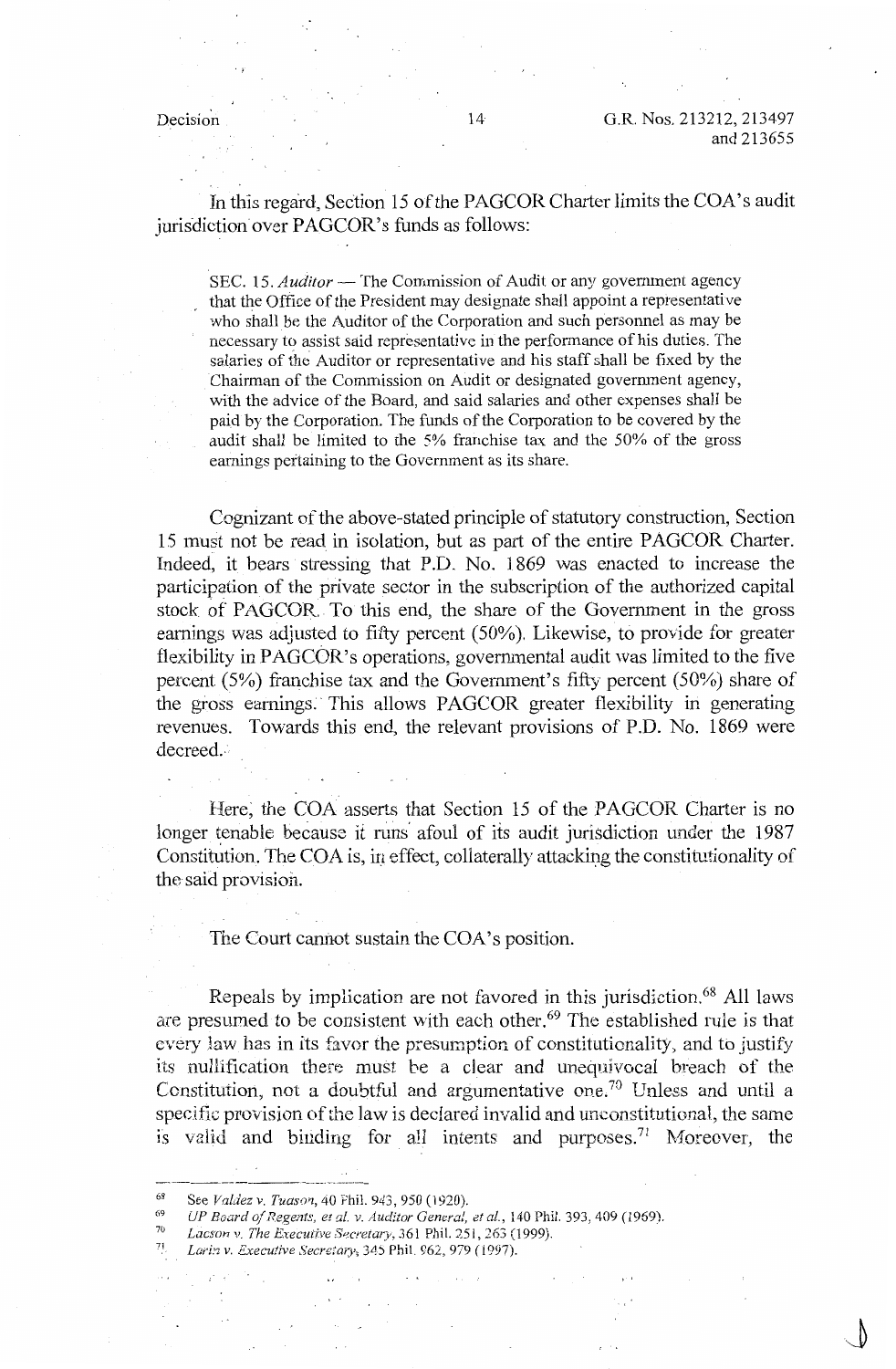constitutionality or validity of laws, orders, or such other rules with the force of law cannot be attacked collaterally.<sup>72</sup> Unless a law, rule, or act is annulled in a direct proceeding, it is presumed valid.<sup>73</sup>

There is no law, decree, executive order, or issuance which has specifically repealed Section 15 of the PAGCOR Charter. Neither has there been any pronouncement from the Court declaring the same unconstitutional. Thus, for all intents and purposes, the said provision of the **PAGCOR** Charter is still in full force and effect.

In the case at bar, it is readily apparent that the subject amount of P26,700,000.00 neither comes from the five percent (5%) franchise tax or PAGCOR's fifty percent (50%) gross earnings. This amount was sourced from PAGCOR's Operating Expenses Fund, particularly the corporation's Marketing Expenses.

As shown by PAGCOR's Statement of Income and Expenses, which is integrated in its Annual Audit Report (AAR), PAGCOR's Operating Expenses Fund is not part of the five percent (5%) franchise tax or PAGCOR's fifty percent (50%) gross earnings. In its 2008  $AAR<sub>1</sub><sup>74</sup>$  for instance, PAGCOR's Operating Expenses of  $\overline{P}$ 12,765,934,118.00<sup>75</sup> is separate and distinct from the five percent (5%) franchise tax and the fifty percent (50%) share of the Government.

To illustrate, PAGCOR's Marketing Expenses, which are part of its Operating Expenses Fund and are used to promote its casino operations, including, *inter alia,* expenses in its casino branches to pay out the winnings of casino players from their gambling activities, ranging from thousands to millions of pesos; certain privileges given to casino players like room accommodations, food, and bonus chips worth thousands of pesos; and sponsorships and expenses for events, advertisements and other promotions. It is well within PAGCOR's mandate as a casino operator to incur these expenses because they are "necessary or proper for the accomplishment of its purposes and objectives."<sup>76</sup> The amount of  $P26,700,000.00$  for the "Baler" movie tickets was sourced from PAGCOR's Marketing Expenses.

- 74 *Rollo* (G.R. No. 213655), Vol. I, pp. 85-150.
- 75 Id. at 106.

<sup>72</sup>  *Tan v. Bausch & Lomb, Inc.,* 514 Phil. 307,316. (2005).

<sup>73</sup>  *Kilusang Mayo U.'lo, represented by its Secreta,y General Rogelio Soluta, et al. v. Hon. Bemgno Simeon*  C. *Aquino III. et al.,* G .R. No. 210500, April 2, 2019.

 $7<sub>6</sub>$ PRESIDENTIAL DECREE No. I 869, Section 7(e).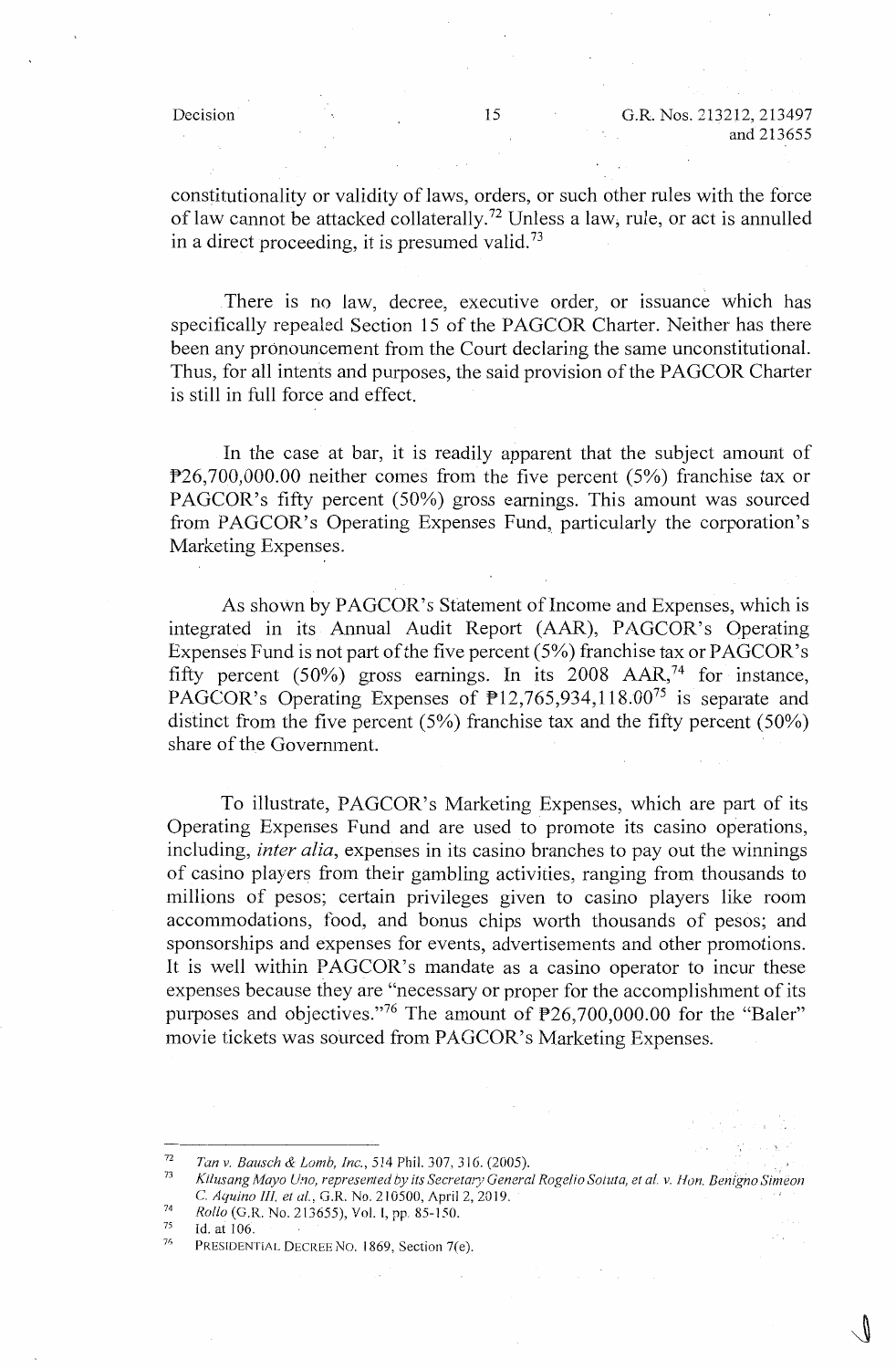# *At any rate, the COA does not have the power to declare ultra vires the acts of PAGCOR's Board of Directors*

In affirming ND No. 2011-002(08), the COA ruled that the PAGCOR Board of Directors exceeded its authority and committed an *ultra vires* act by approving the disbursement of the subject amount of  $P26,700,000.00$ . In so doing, the COA went beyond the bounds of its powers.

A corporation has: ( 1) express powers, which are bestowed upon by law or its articles of incorporation; and (2) necessary or incidental powers to the exercise of those expressly conferred.<sup>77</sup> An act which cannot fall under a corporation's express or necessary or incidental powers is an *ultra vires* act.<sup>78</sup> In the instant case, the determination of whether the PAGCOR Board of Directors acted within the powers of the corporation lies with the provisions of the PAGCOR Charter. It bears stressing, however, that such determination is beyond the jurisdiction of the COA.

To recall, the principal duties of the COA are as follows:

- 1. Examine, audit and settle all accounts pertaining to the revenue and receipts of, and expenditures or uses of funds and property owned or held in trust by, or pertaining to, the government.
- 2. Promulgate accounting and auditing rules and regulations including those for the prevention and disallowance of irregular, unnecessary, excessive, extravagant or unconscionable expenditures, or uses of government funds and properties.
- 3. Submit annual reports to the President and the Congress on the financial condition and operation of the government.
- 4. Recommend measures to improve the efficiency and effectiveness of government operations.
- 5. Keep the general accounts of government and preserve the vouchers and supporting papers pertaining thereto.

Id.

 $\sim$   $\sim$ 

Sales States Co.

<sup>&</sup>lt;sup>77</sup> Magallanes Watercraft Association, Inc. v. Auguis, et al., 785 Phil. 866, 872 (2016).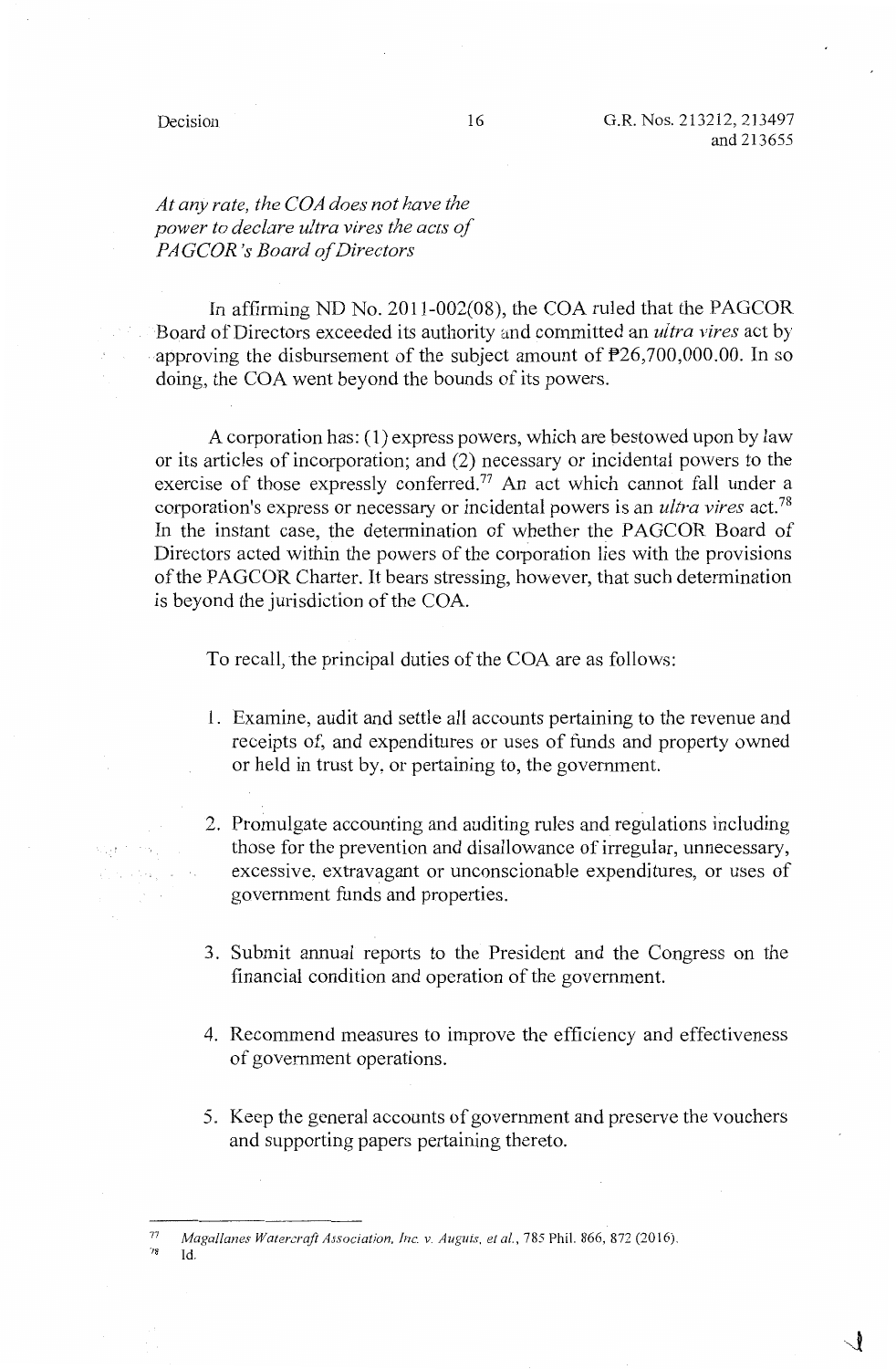6. Decide any case brought before it within sixty (60) days.

7. Performs such other duties and functions as may be provided by  $law<sup>79</sup>$ 

Neither the 1987 Constitution nor P.D. No. 1445, also known as the Auditing Code of the Philippines, or any other related statute grants the COA the power to strike down as void or declare *ultra vires* the acts of the Board of Directors of PAGCOR or any other GOCC.

*The PAGCOR Board acted well within the limits of its power and authority* 

In any event, there is no merit in the finding that the PAGCOR Board of Directors exceeded its statutory authority when it approved the purchase of the movie tickets in question. Section 7 of the PAGCOR Charter reads:

SEC. 7. Powers, Functions and Duties of the Board of Directors. - The Board shall have the following powers, functions and duties;

- a) To allocate and distribute, with the approval of the Office of the President of the Philippines, the earnings of the Corporation earmarked to finance infrastructure and socio-civic projects;
- b) To designate the commercial bank that shall act as the depository bank of the Corporation and/or trustee of the funds of the Corporation;
- c) To prepare and approve at the beginning of each calendar year the budget that may be necessary under any franchise granted to it, to insure the smooth operation of the Corporation; and to evaluate and approve budgets submitted to it by other corporations or entities with which it might have any existing contractual arrangement;
- d) To submit to the Office of the President of the Philippines before the end of February of each year a list of all the infrastructure and/or sociocivic projects that might have been financed from the Corporation's earnings, and to submit such periodic or other reports as may be required of it from time to time; and
- e) To perform such other powers, functions and duties as may be directed and authorized by the President of the Philippmes or as may be necessary or proper for the accomplishment of its purposes and objectives.

<sup>79</sup>  Principal Duties <https://www.coa.gov.ph/index.php/2013-06-19-13-06-03/principal-duties> Last accessed on 25 January 2021.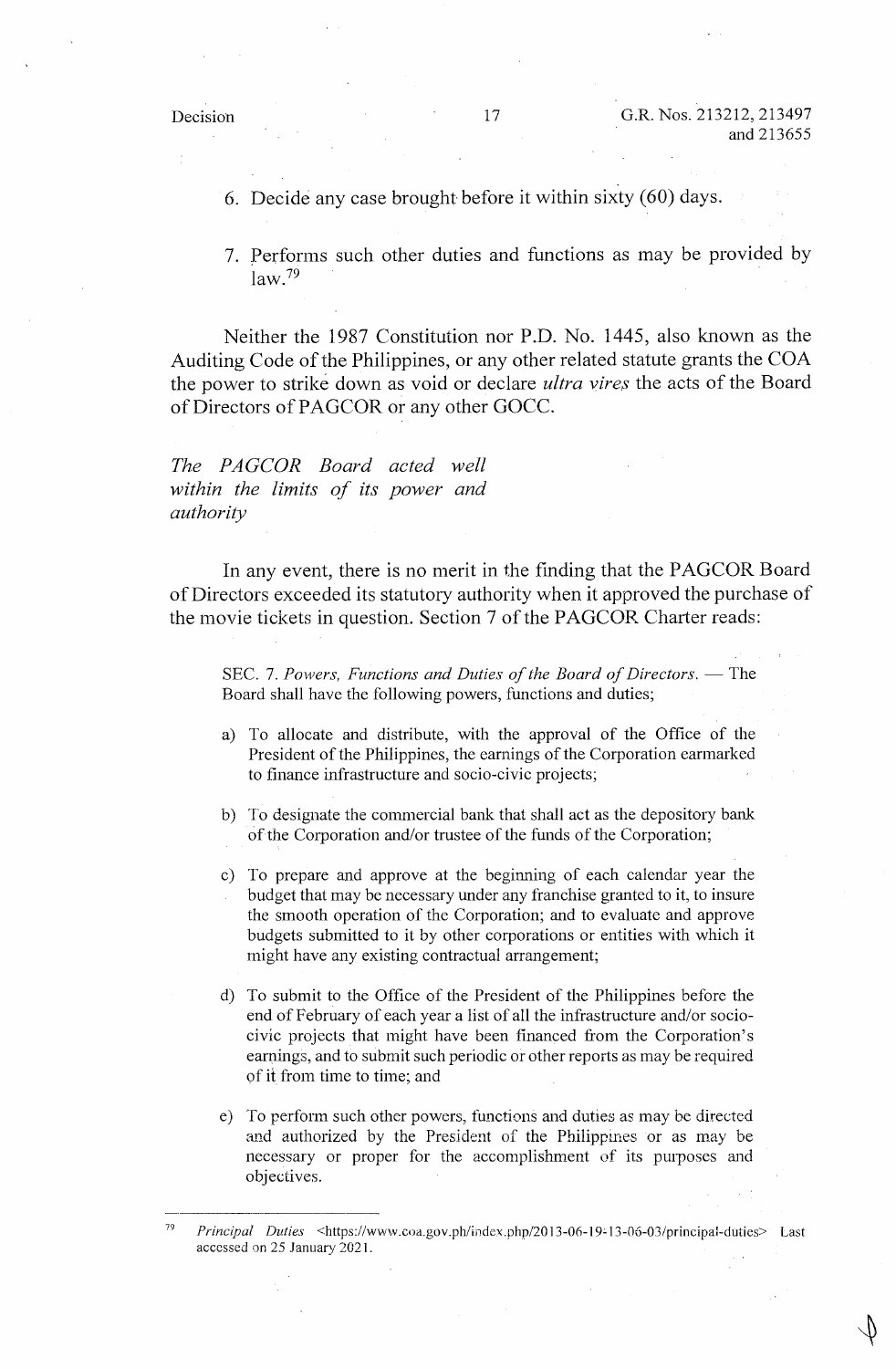Petitioners assert that PAGCOR had purchased and sponsored, in previous years, projects that may be considered as socio-civic in nature, such as the concerts of Frank Sinatra and Andrea Bocelli, and the musical "Miss Saigon." As far as the records show, these disbursements were never questioned by the COA.

Verily, the purpose of purchasing "Baler" movie tickets, taking into consideration the film's history-based plot, squarely falls under the category of a socio-civic project which is well within the power of the PAGCOR Board to approve. Moreover, taking into consideration the fact that the funds used to implement this undertaking came from PAGCOR's Marketing Expenses, the same is beyond the COA's audit jurisdiction.

All told, the subject disallowance which found liability against the petitioners is bereft of any factual and legal basis. In decreeing such disallowance, the COA acted with grave abuse of discretion, which "pertains to acts of discretion exercised in areas *outside* an agency's granted authority and, thus, abusing the power granted to it." $80$  The same must, perforce, be struck down in the greater interest of justice.

**WHEREFORE,** the petitions are **GRANTED.** Accordingly, the assailed Decision No. 2013-191 dated 20 November 2013, Decision No. 2014-115 dated 18 June 2014, and Notice of Disallowance No. 2011-002(08) dated 30 June 2011 issued by the Commission on Audit are hereby **REVERSED** and **SET ASIDE.** 

**SO ORDERED.** 

 $\overbrace{$ SAMUEL H. GAERLAN Associate Justice

WE CONCUR

**IUNDO** 

`Justice

8 Kilusang Mayo Uno, represented by its Secretary General Rogelio Soluta, et al. v. Hon. Benigno Simeor C. *Aquino III, et al.,* supra note 73.